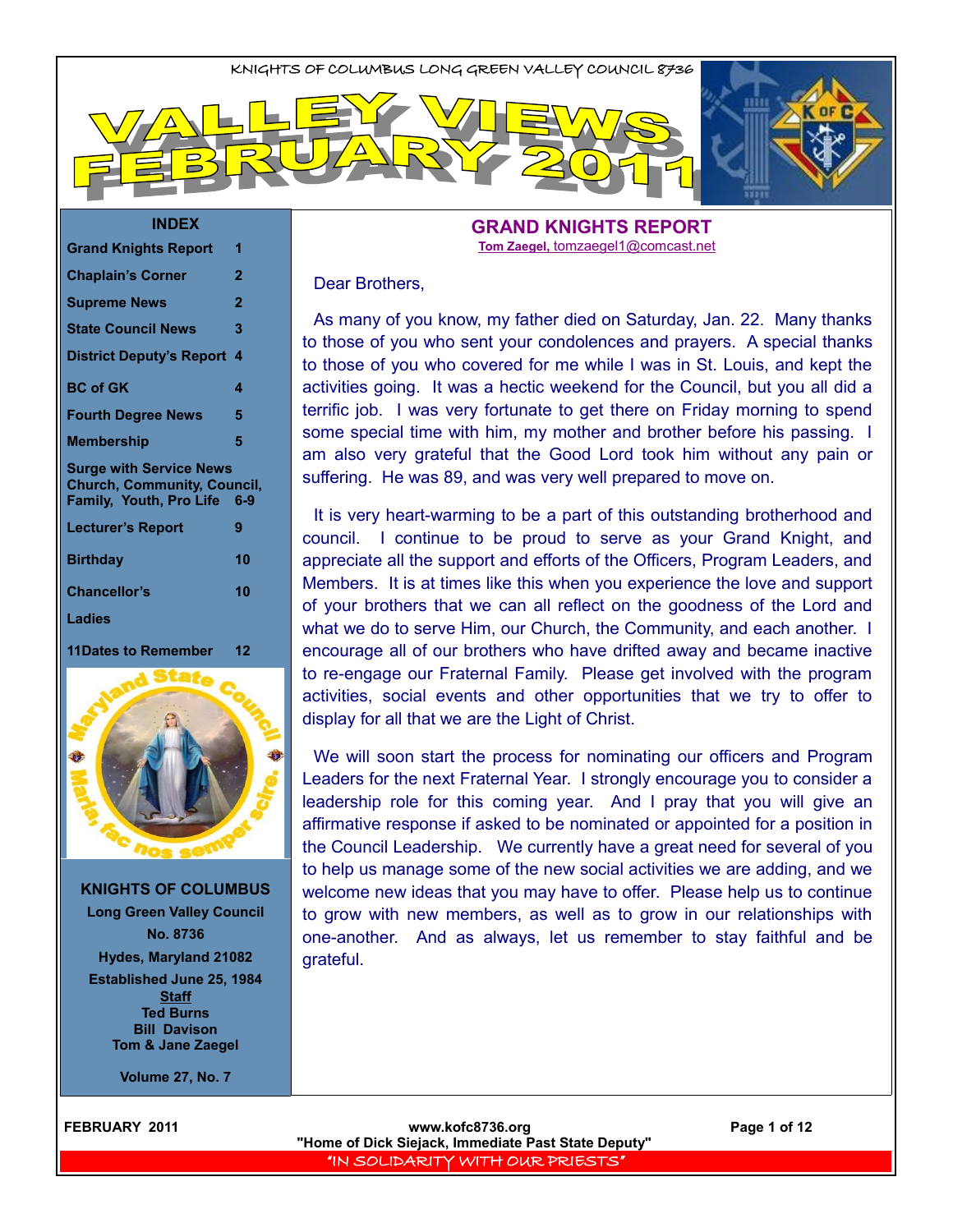### **CHAPLAIN'S REPORT**

Rev. Msgr. Richard E. Cramblitt

Dear Brother Knights,



For those who have not yet heard me say it, allow me to repeat something I said in Church a few weeks ago. This year will be a time that will have three important areas for us at St. John's. We will prepare for the introduction of the revised Roman Missal, which will come into usage on Nov. 27, 2011. We will assist St. John School in the transition from a parish school to an Archdiocesan School. We will prepare for a capital campaign, which will begin in 2012. These are three major efforts! Any one of them is worth an entire year's work, but we will work on all of them this year. I hope we will all be able to keep the focus of the year clear and work together for the future of our parish.

God bless you and your families and the whole of St. John the Evangelist parish.

## **SUPREME COUNCIL NEWS**

**In Service to One, in Service to All** 

*The following is a quote from Supreme Knight, Carl Anderson, from an article in the Supreme website* Kennedy's historic speech urged us to remember the divine source of our rights and civic responsibilities

Fifty years ago on January 20, 1961, John F. Kennedy was sworn in as president of the United States. His inaugural address inspired a generation of Americans, and his words "Ask not what your country can do for you; ask what you can do for your country" became the byword of a generation. Those words, coming toward the end of the address, were its rhetorical highpoint. But the speech's intellectual foundation came at the beginning, when Kennedy asserted that "the same revolutionary beliefs for which our forebears fought are still at issue around the globe — the belief that the rights of man come not from the generosity of the state, but from the hand of God."

He concluded his speech this way: "Let us go forth to lead the land we love, asking his blessing and his help, but knowing that here on earth, God's work must truly be our own."

Kennedy had just won one of the closest and most controversial elections in American history.

| <b>FEBRUARY 2011</b> | www.kofc8736.org<br>"Home of Dick Siejack, Immediate Past State Deputy" | Page 2 of 12 |
|----------------------|-------------------------------------------------------------------------|--------------|
|                      | "IN SOLIDARITY WITH OUR PRIESTS"                                        |              |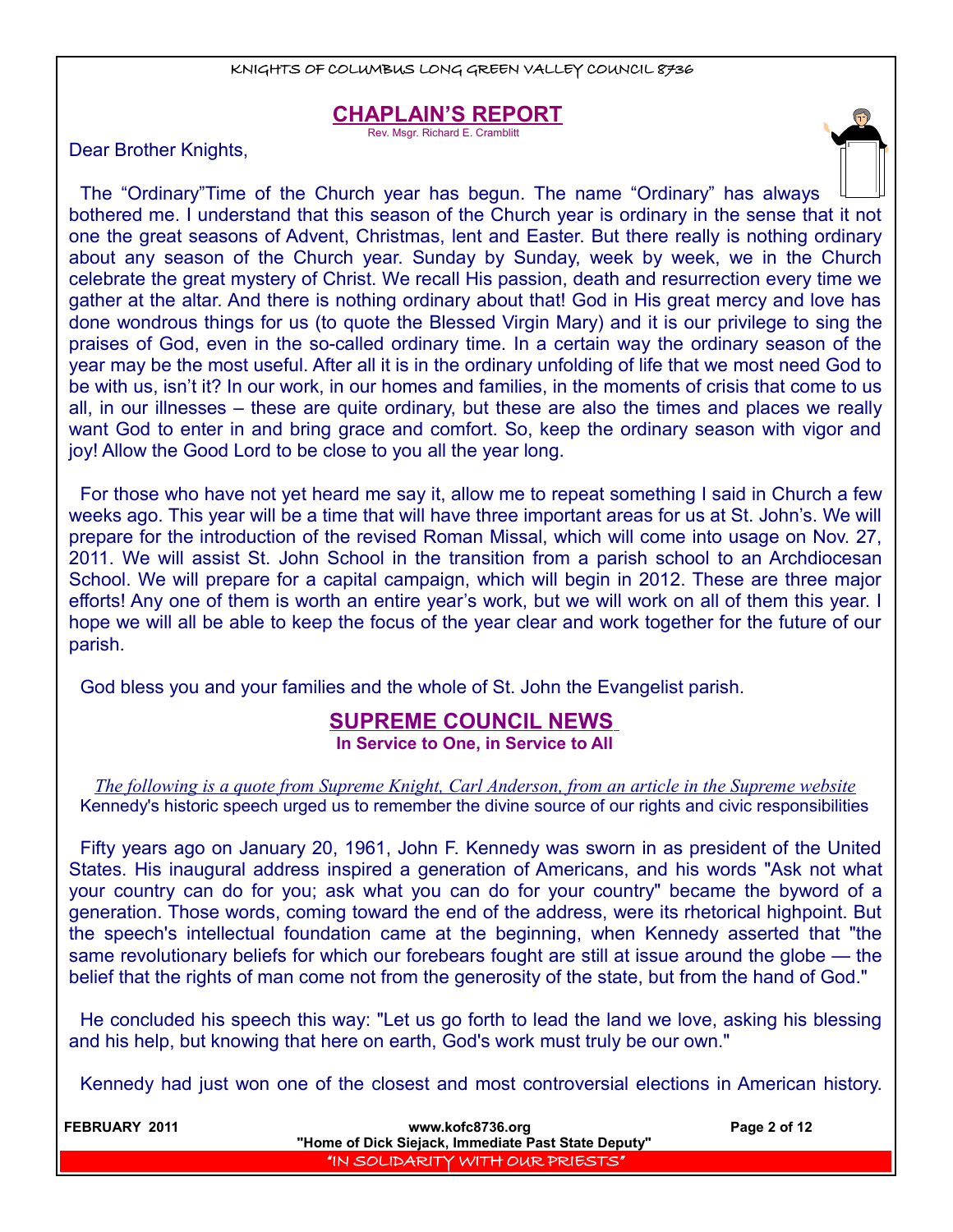Much of the opposition centered upon the prejudice that a Catholic could not serve as president. In this regard, some might have expected Kennedy to downplay the theme of religion in his speech. But he did not.

If it were to have taken place amid the political landscape of today, Kennedy's election would have been less controversial than his words. Given the ongoing debate over religion in American life, his inaugural address would have generated enormous disagreement.

Though some today might be shocked by the presence of religious ideals in a speech of this importance, such sentiments have been prominent throughout American history. Kennedy's predecessor, President Dwight D. Eisenhower, began his first inaugural address with a prayer he had composed. Eisenhower said, "At such a time in history, we who are free must proclaim anew our faith. This faith is the abiding creed of our fathers. It is our faith in the deathless dignity of man, governed by eternal moral and natural laws."

Both Kennedy and Eisenhower understood that the "abiding creed of our fathers," and those "revolutionary beliefs" for which they fought, had been summarized by Thomas Jefferson in the Declaration of Independence when he wrote that each of us has been endowed by our Creator with certain unalienable rights.

We might well say that the 20th century was defined by the struggle between those committed to the proposition that our rights "come not from the generosity of the state, but from the hand of God" and those who seek to replace those "eternal moral and natural laws" with the unlimited power of the state. Both Kennedy and Eisenhower understood this, and it was one of the reasons they supported the initiative in the 1950s to add the words "under God" to the US. Pledge of Allegiance — a cause that was championed by the Knights of Columbus.

In my recent book *Beyond a House Divided: The Moral Consensus Ignored by Washington, Wall Street and the Media*, I have put forward statistical evidence showing that the American people by a large majority remain committed to the moral foundations of our country. These findings should give us confidence as we continue to promote the traditional moral values that offer the best hope for the future of our nation and the world.

Some may say that these "revolutionary beliefs" should be a thing of the past. But in his inaugural address, Kennedy himself made the best response to this contention: "We dare not forget today that we are the heirs of that first revolution" and that we are "unwilling to witness or permit the slow undoing of those human rights to which this nation has always been committed." May the Knights of Columbus remain steadfast in the defense of those "revolutionary beliefs" about which our brother Knight and first Catholic president spoke so eloquently.

Vivat Jesus!

 **FEBRUARY 2011 www.kofc8736.org Page 3 of 12 "Home of Dick Siejack, Immediate Past State Deputy"**  "IN SOLIDARITY WITH OUR PRIESTS"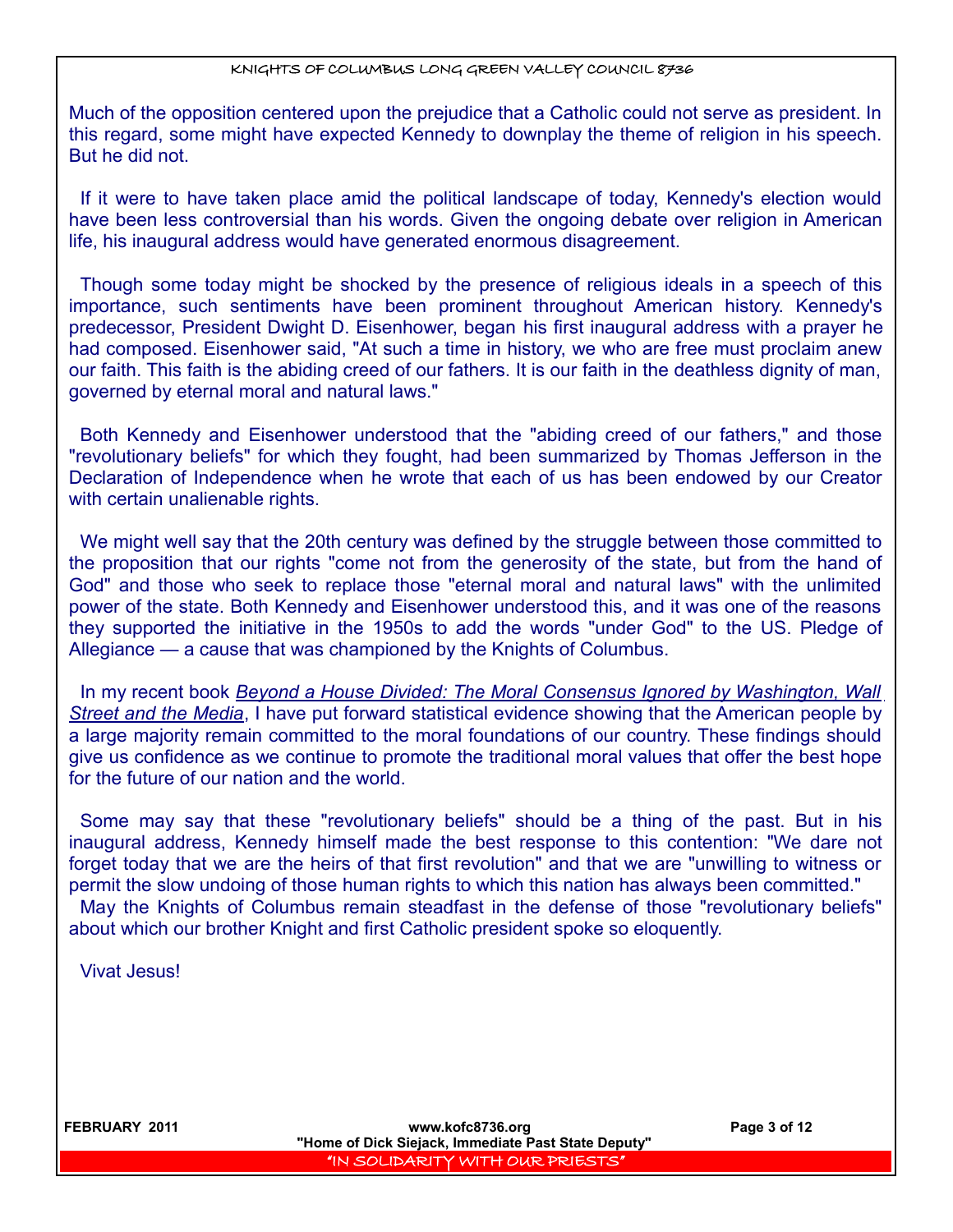#### **STATE NEWS**



#### KNIGHTS OF COLUMBUS LICENSE PLATES

A member recently asked me whether he could still purchase Knights of Columbus license plates. I was taken back by the question, but then again, it has been awhile since we talked about these beautiful plates.

YES...That's the answer to the question. Members can still purchase Knights of Columbus license plates.

FROM WHOM...These plates can only be purchased through the Maryland State Council. To do so, you must obtain an application from either your Financial Secretary or the State Chairman. Plates may be purchased by members, wives, family members and widows of members. Plates can be used on class A Automobiles, class E Trucks and class M Multi-purpose vehicles. The cost of these plates is \$35 per set and checks should be made payable to the Maryland State Council.

The application form can be found at http://www.kofc-md.org/docs1011/mdtags.pdf

Your application will be processed and any remaining time on your present plates will be transferred to your new K of C plates. New K of C plates are mailed directly to the member. Checks, membership approval and applications should be forwarded to:

Glenn L Wilmer, Coordinator Vehicle license Plate Program 2305 Cloverdale Drive Fallston, MD 21047

Questions? Call Glenn at (410) 879-0916

## **DISTRICT DEPUTY REPORT**

 **Jim Cross, PGK ; 410-893-1266; James.cross@comcast.net**

| <b>Every Council a Star Council</b><br>numbers as of 12/13/2010 |                       |                              |                                  |                                             |                                  |  |
|-----------------------------------------------------------------|-----------------------|------------------------------|----------------------------------|---------------------------------------------|----------------------------------|--|
|                                                                 | Cou<br>ncil #/Goals   | <b>New</b><br><b>Members</b> | <b>Dropped</b><br><b>Members</b> | <b>Net</b><br><b>Membership</b><br>Increase | <b>Net Insurance</b><br>Increase |  |
|                                                                 | 8736 / 14-5           | 5                            | Բ                                | -1                                          | -1                               |  |
|                                                                 | $9815/7 - 3$          | $\mathcal{P}$                |                                  | 2                                           | າ                                |  |
|                                                                 | $10100 / 7 - 3$       | 3                            |                                  | 3                                           |                                  |  |
|                                                                 | 11372 / 18-6          |                              |                                  |                                             |                                  |  |
|                                                                 | <b>District Total</b> | 14                           |                                  | 44%                                         | 11.7%                            |  |

Star District Goals 32 New Members; 17 Insurance Members

There are a lot of men out there that need to be more involved in the Catholic Church and the

**FEBRUARY 2011 CONSULTER WWW.kofc8736.org Page 4 of 12** 

**"Home of Dick Siejack, Immediate Past State Deputy"**  "IN SOLIDARITY WITH OUR PRIESTS"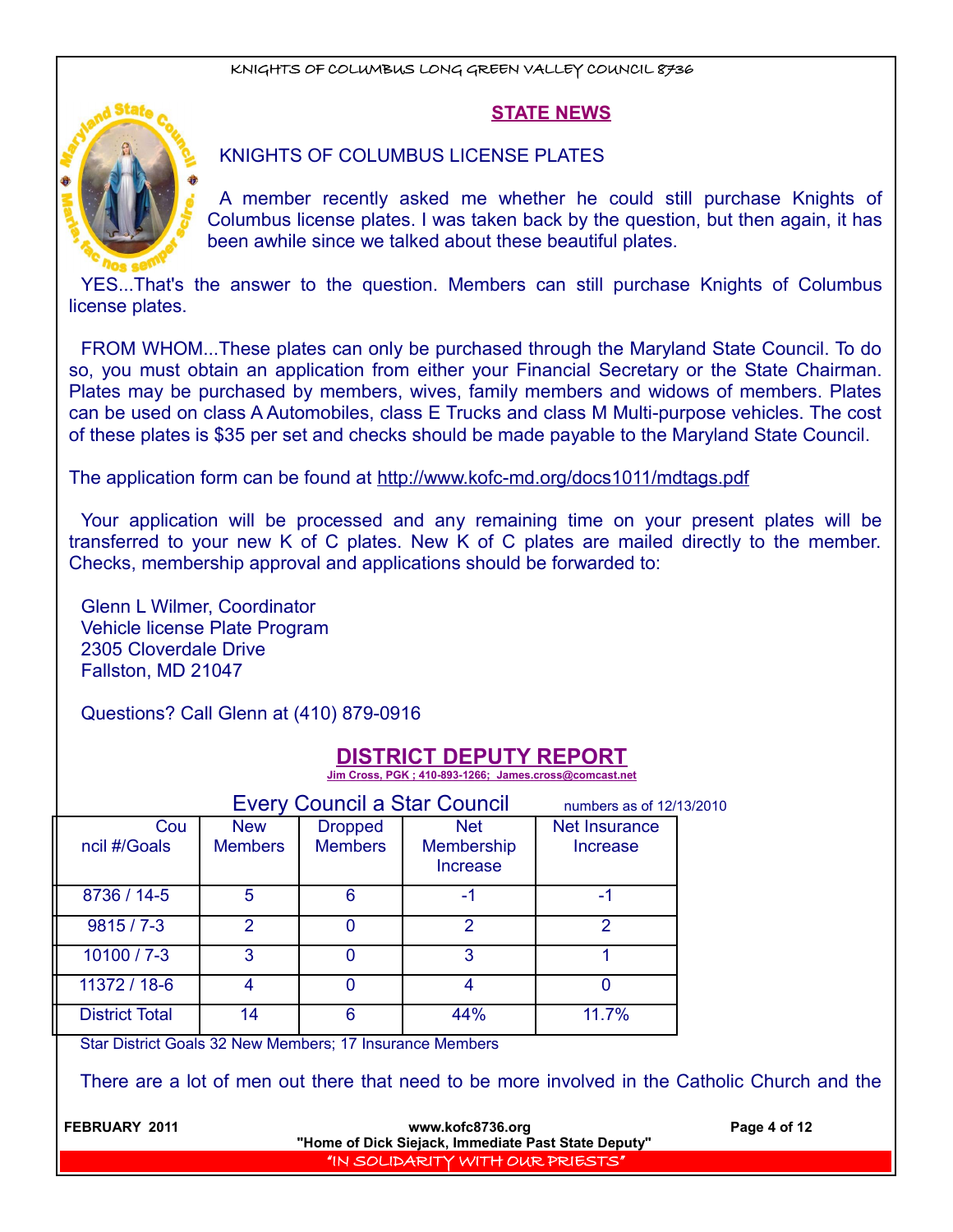Knights of Columbus. Find them and ask them to join us.

A few key dates, to remember: Mid Term Meeting Saturday, January  $8<sup>th</sup>$ , 2011. First Degrees March 7th at Fr. Wolfe and March 28th at Long Green Valley. A 2<sup>nd</sup> degree will be held at Fr Wolfe on March 23rd. Third Degrees will be held at Dundalk February 26<sup>th</sup> and Cardinal Gibbons on March18th. March for Life will be held in Annapolis on Monday, March 16<sup>th</sup>.

Jim Cross, District Deputy Vivat Jesus!

## **BALTIMORE CHAPTER OF GRAND KNIGHTS NEWS**

 **Sam Orlando, President, 410 531 3691; sorlando6@comcast.net**

On Thursday March 10, 2011 at Our Lady of Mt. Carmel Council #2452 we will be honoring your council's honored guest. In order to do that, we need your submission of the name of this year's honored guest to Chapter Secretary Gary Gray (gag5040@aol.com). The Chapter will provide a certificate to each honored guest in attendance to commemorate your council's honoree.

Upcoming events include the Past Chapter Presidents' honor night, nomination for officers in May and voting in June. Your council's per capita invoices have been sent out, please pay as soon as possible. Remember, in order to vote in the election in June, you will have to be a "council in good standing".

Our annual picnic for the children at St. Vincent/Villa Maria and Gallagher centers will occur on June  $4<sup>th</sup>$ . If you wish to be part of the committee that actually runs the festivities, please send me an email indicating you wish to volunteer. It promises to be a great time and memorable one for these kids and hopefully something you will feel good about participating in.

If anyone has a program they would like to see the Chapter present at one of our upcoming meeting, please let me know.

Sam Orlando, Chapter President

### **FOURTH DEGREE NEWS**



**Archbishop John Carroll Assembly 2378, Faithful Navigator Mike Novak 410 515 6867; j.m..** [novak@comcast.net](mailto:novak@comcast.net)

*Archbishop John Carroll Assembly will celebrate our 15th Anniversary with a Dinner to be held at Columbus Gardens on March 20, 2011 from 1:00 – 5:00PM. The dinner will feature Prime Rib, an open bar and music for dancing at a cost of \$30 per person. Columbus Gardens is located at 4301 Klosterman Avenue, Baltimore, MD 21236. A follow up with additional information will be sent prior to January 31, 2011. If you are interested and plan to attend, please contact Mike Novak, FN, at* j.m.novak@comcast.net *or 410 515-6867 by Feruary 28, 2011.* 

*Our annual 4th Degree Exemplification will take place on April 9th, 2011 At the Holiday Inn and Conference Center in Frederick, MD. If you are a 3rd Degree Member of your council and*

**FEBRUARY 2011 CONSULTER IN THE SERVICE WAS ARRESTED FOR UP ASSESSED FOR A PAGE 5 of 12 "Home of Dick Siejack, Immediate Past State Deputy"**  "IN SOLIDARITY WITH OUR PRIESTS"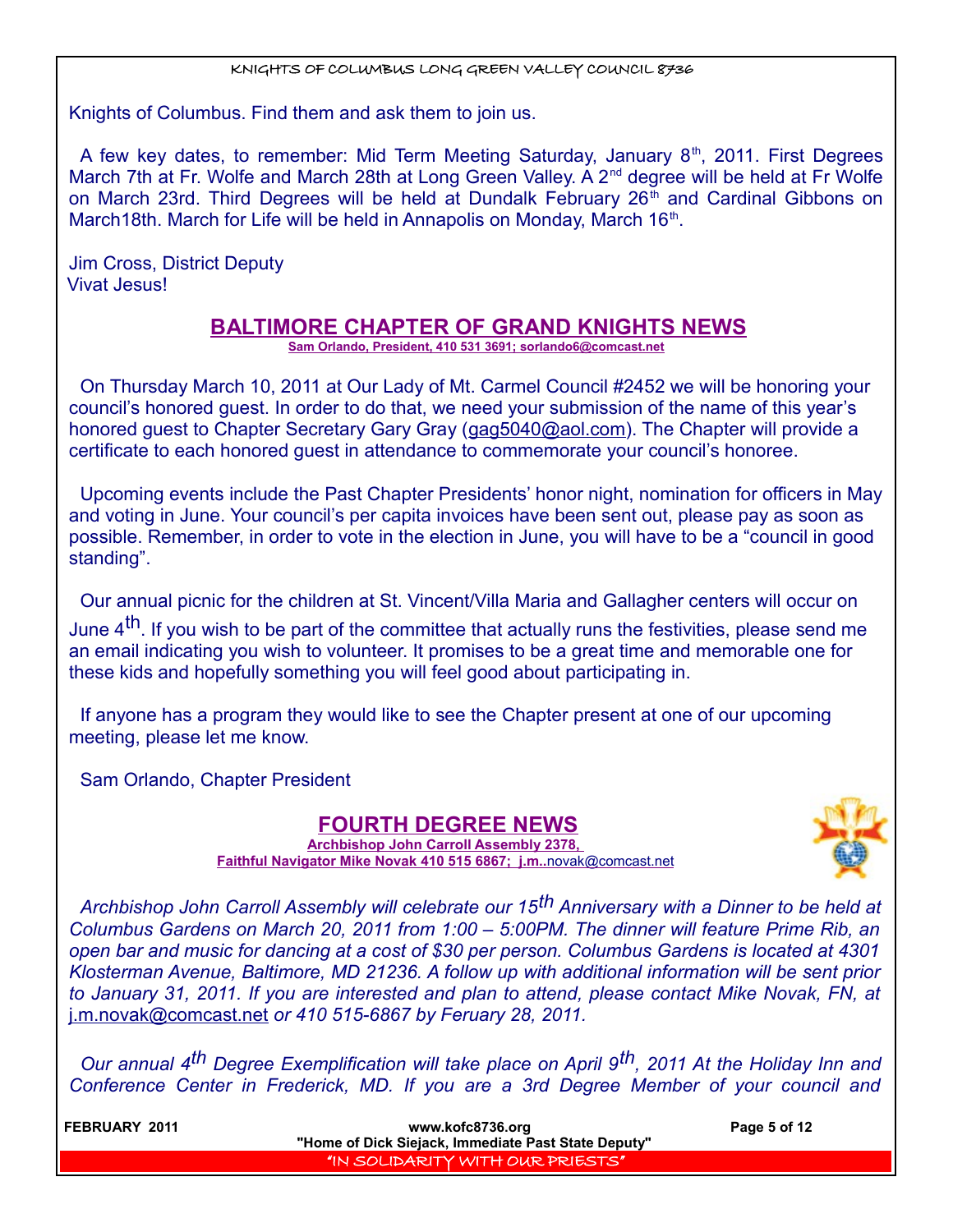*interested in becoming a member of the 4th Degree, please contact Mike Novak, FN on 410 515- 6867 or Leonard Windsor on 410 937-7245.*

*Archbishop John Carroll Assembly will hold its next meeting at the Long Green Valley Council's Home, Hydes, MD on Thursday, February 17, 2011 at 8:00PM.*

## **MEMBERSHIP DIRECTOR'S REPORT**

 **Chuck Bogdanowicz, PGK: 410-592-5913; chuckbog@msn.com** 

The First Degree which was scheduled for the second meeting in January was canceled due to having a small class. We currently have 6 prospects who expressed an interest in joining and we are working on trying to meet with them to conduct interviews. However, Paul Weber has informed me that we will have to suspend several additional members for delinquent dues in the near future, which would negate the added effect of these new members.

One of our goals this fraternal year is to get all the members in need of their Second and Third Degree completed. There is a Second degree on February 15, at Notre Dame Council. We are planning on attending the Third Degree at Dundalk Council on February 26. There is also a Third Degree at Cardinal Gibbons Council on March 18. Please keep these dates open if you need these degrees. The membership team will be contacting you as these dates draw closer.

## **FRATERNAL BENEFITS**

 **Jerry Henderson, 443 752 1694; [Jhenderson915@verizon.net](mailto:Jhenderson915@verizon.net)**

#### **'RICH or POOR?'**

When thinking about whether to make your funds safe or keep them at risk.... Keep in mind this question:

**"Would you rather make a stab at getting rich……. Or make sure you are never poor?"** As we age many of us have the same amount of equity exposure as we did when we were much younger. But, now we're 15,20 or even 25 years older and have little or no room for error if there would be a market correction.

Here's the benefits of making some or all of your funds safe:

1. Peace of mind

2. The ability to capitalize on a down market with a with a portion of your safe funds if that time comes.

3. Peace of mind!........ again!

Not much downside with the safe route. The unsafe route might offer higher returns, but the risk associated with the chance of higher returns is tremendous if you're at a station in life where you don't have time to recover. Be careful!

Another note is the Knights annuity has outperformed the S&P 500, Nasdaq, Dow Jones, & comparable 401k's based on a 100k investment over the last 10 years! The time has come brothers…… make that change now.

Please contact me for a free financial review this month.

#### **STAY TUNED FOR OUR NEW DISABILTY PRODUCT ROLLOUT THIS COMING APRIL!!!!!!!!**

 **FEBRUARY 2011 www.kofc8736.org Page 6 of 12 "Home of Dick Siejack, Immediate Past State Deputy"**  "IN SOLIDARITY WITH OUR PRIESTS"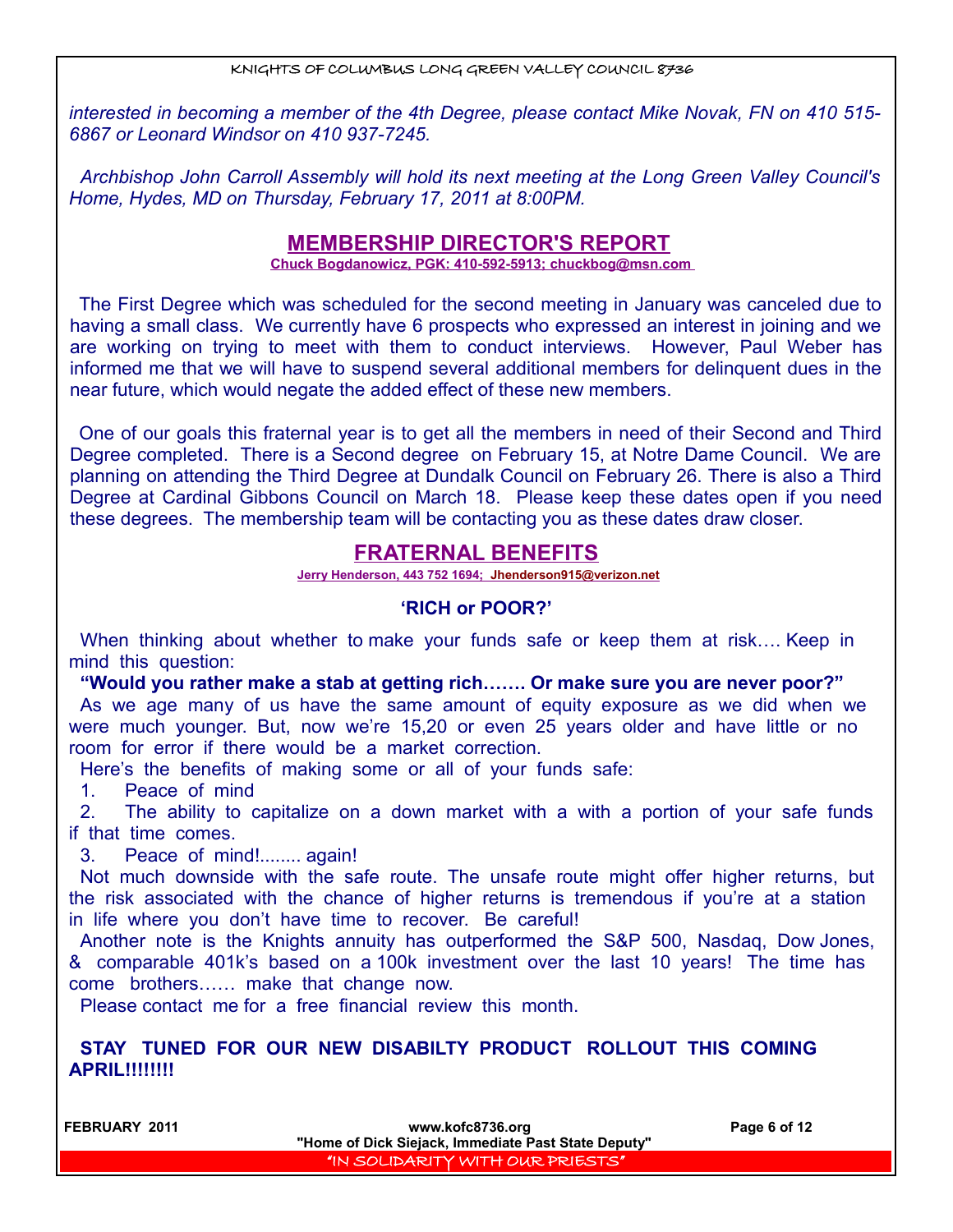## **PROGRAM DIRECTOR'S REPORT**

 **Mike Sallese, PGK; 443-852-1442; msallese11@verizon.net**

We are at a quiet period of the Council year. Winter's snow and cold normally slows down council activities. But we are always looking for new ideas. We are doing the Super Bowl party. We want to do a Family Movie night. We are planning on the Pool League again. We have some good ideas and need your participation. Look for the upcoming Valley Views for more information.

## **CHURCH ACTIVITIES**

 **Eric Schummacher, Director 410 557 6989, schumacherem@sjehydes.com**

Long Green has no Church activities planned for February, but you are reminded that the State Council has a weekend retreat planned for February 25, 26 & 27 and March 4, 5 & 6 at Loyola-onthe-Potomac Retreat House. Information is available from Mike Sallese and is on the State Council website at:

http://groups.yahoo.com/group/MDstatecouncil/files/Programs/Retreats/Retreats\_at\_Loyola-Weekends & Weekdays.doc

There is also a one day retreat on Monday March 7 at Loyola-on-the-Potomac. The theme of this retreat is "What Are You Repenting From". We all take advantage of a vacation to rest our bodies, take advantage of a retreat to rest you soul and recharge your spirit.

## **COMMUNITY ACTIVITIES**

**Mike Naumann 410-592-4884 mike.n@pioneernetwork.com**

Last year our council decided to assist the Catholic seafarers who visit the Port of Baltimore by supporting the Apostleship of the Sea Ministry. Over 2,500 ships with thousands of Catholic crewmembers enter the port each year. These crewmembers need AOS to keep them connected to their faith.

So far our participation and support has not risen to the level of our original commitment. We have provided limited assistance with maintenance chores around the Center, and supported the Ministry through our donations of religious articles and clothing.

Although this has been welcomed, the Center's major need is for maritime ministers (ship visitors) who board vessels and interact with the seafarers. Most of the services offered are nonreligious, such as transportation to stores and medical appointments. This transportation is provided using one of the four AOS vans available. As a ship visitor you would receive Dept. of Homeland Security clearances to enter the Port and board ships.

If you have any interest in this unique service please contact me for more information.

As always, call or send me an email when you have items to donate. We are looking for religious articles, gently used clothing, magazines, CD's and DVD's.

| <b>FEBRUARY 2011</b> | www.kofc8736.org                                    | Page 7 of 12 |
|----------------------|-----------------------------------------------------|--------------|
|                      | "Home of Dick Siejack, Immediate Past State Deputy" |              |
|                      | I'IN SOLIDARITY WITH OUR PRIESTS"                   |              |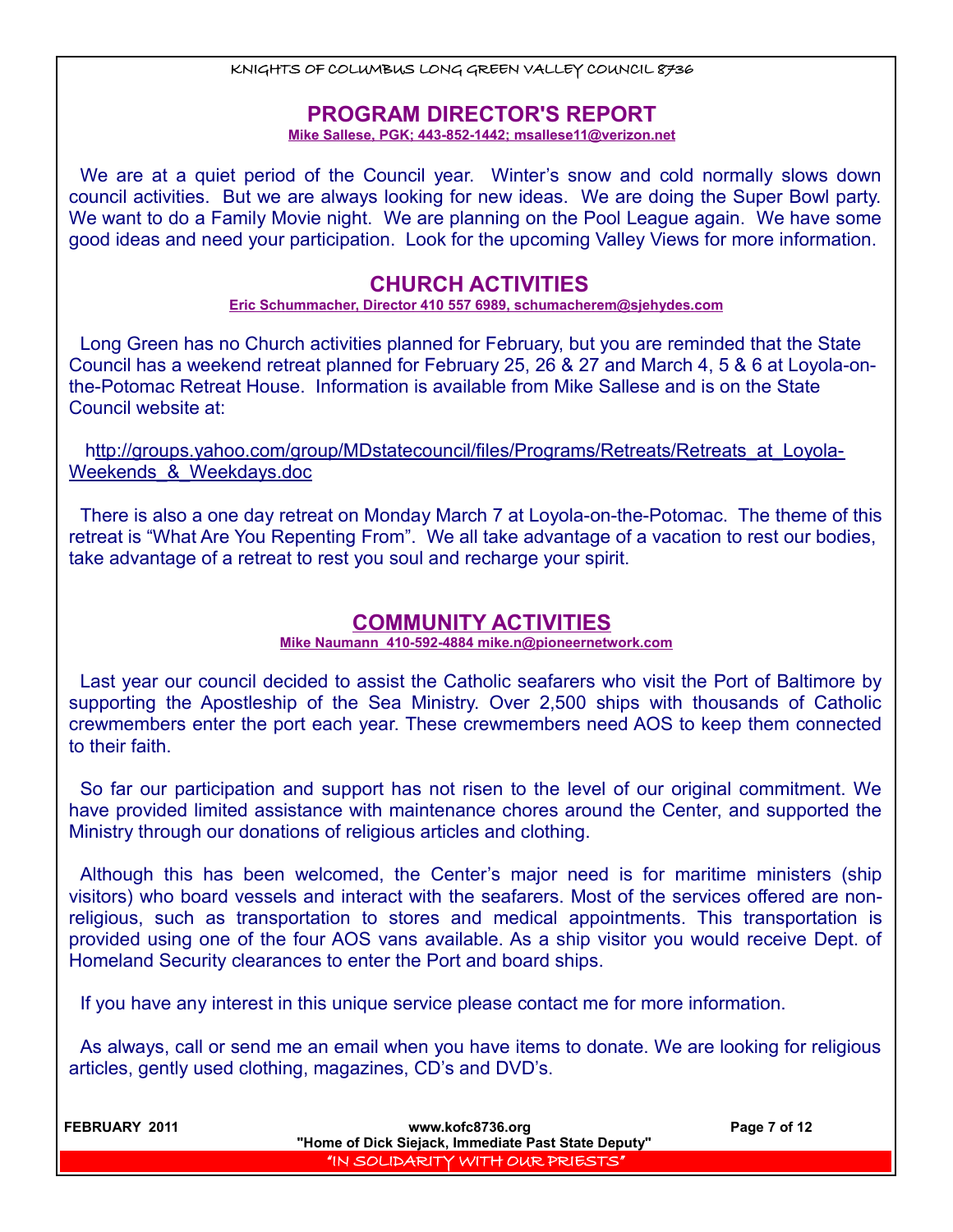## **COUNCIL ACTIVITIES**

#### **John Stansfield: 443-504-7503; ressq351@Verizon.net**

Super Bowl XLV is set. The Green Bay Packers will challenge the Pittsburgh Steelers on Sunday, February 6th at 6:30 PM in Dallas. if you don't go to the game, the next best ticket is the Long Green Valley Council Super Bowl Party at the Council Home. Come see the big game on the big screen with Brother Knights, friends and family.

We'll have steamed shrimp (21 ct raw / 16 ct cooked), buffalo wings variety, pork BBQ, knock wurst, hamburgers, hot dogs, vegetable tray, snacks, cheesecake desert, wine, soda, and water for \$15 per person (children under 8, \$5). Draft beer or canned beer is \$2.

Admission is by pre-purchased ticket and only 40 tickets will be sold. Ravens paraphernalia will be raffled off during the evening and a Points Pool will also contribute to the excitement. This will be a memorable event so don't miss the Fraternity and Council Social Activity at the LGVC Super Bowl party. If you find a better deal, take it!

Tickets are currently available only to Council Members and their families. Order your tickets by mail or in person at the Tuesday night meeting (Jan 25th). On January 31st remaining tickets will be made available to the general public.

Send a check made out to KofC Long Green Valley Council #8736 to Paul Weber at 2223 Larchmont, Fallston, MD 21047.

Bonus: Sign up for the Points Pool starting Tuesday night at the meeting. Each square is \$5 and all money will be distributed to participants.

## **FAMILY ACTIVITIES**

**Jim Schmidt, Jr., PGK, 410-592-8891; jmtrn@aol.com**

We have no Family Activity planned for February but do not forget that Valentine's Day is on Monday February 14. So make plans to celebrate it with your valentine. Enjoy.

### **YOUTH ACTIVITIES**

 **Joshua Pippin (410) 292-5897 j\_peregrin@msn.com**

The Substance Abuse Awareness Poster contest will be kicking off sometime very soon. If all goes well, we will have entries by the end of February, so I will need volunteers for judging when the time comes. I will probably also need help distributing materials throughout the school and parish in order to promote the competition.

As for the Basketball Free Throw Contest, it looks like it will be unlikely that I will be able to set up anything to coordinate with the District or State Competitions. Instead, I will keep the activity at the Council level and schedule it later in the Quarter in order to generate more interest. I plan to have the event take place at St. Stephen's and I will need volunteers for scorekeeping, judging and rebounding basketballs when the activity occurs.

| <b>FEBRUARY 2011</b> | www.kofc8736.org                                    | Page 8 of 12 |
|----------------------|-----------------------------------------------------|--------------|
|                      | "Home of Dick Siejack, Immediate Past State Deputy" |              |
|                      | I "IN SOLIDARITY WITH OUR PRIESTS"                  |              |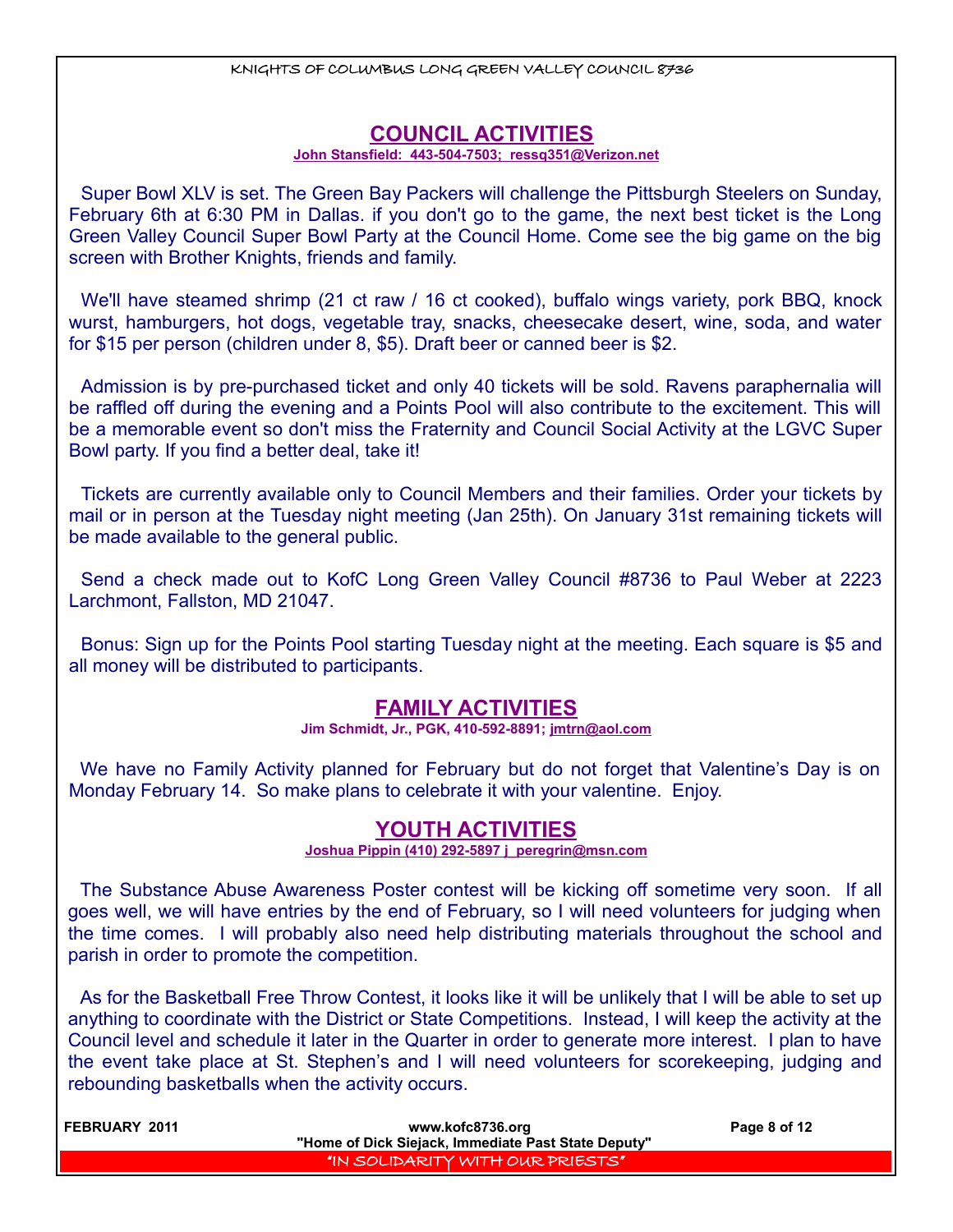## **PRO-LIFE**

 **Jim Cross, PGK & DD; 410-893-1266; [James.cross@comcast.net](mailto:James.cross@comcast.net)**

March for Life in Annapolis is on Monday, March 14, 2011.

Many thanks for the Ultrasound Project Donations during our December Donation Drive (\$301).

The Spaghetti Dinner on Saturday, January 22 was a grand display of KC Principle of Fraternity. Jim Schmidt Sr., our stalwart Spaghetti Chief, was admitted to St Joe's Hospital shortly after he and Tom Zaegel finished the shopping for the event on Thursday. Tom's father took a turn for the worse and he left on a flight to St Louis on Friday morning. We regret that his father did pass away on Saturday morning and ask that you keep Carl Zaegel and his family in your prayers.

We regrouped and put on a very respectable affair that was a tribute to the Council. The weather was very cold and the parish had a large Volunteer Dinner the night before so the turnout and donations were slightly less than prior years. However the quality of the event was as good as ever due to the valiant contributions of those that stepped up to fill in for our missing leaders.

Vivat Jesus.

## **LECTURER'S REPORT**

#### **Chuck Bogdanowicz, PGK: 410-592-5913; chuckbog@msn.com**

The council is planning a Super Bowl party at the council home which should be a great time. Come see the game with your follow Knights and their families. With our new AV system completed, we plan to utilize it more for future programs.

I am always interested in any programs or speakers you might want to have and welcome any suggestions. Please feel free to contact me if you have any contacts or leads or have a "story" I can use..

**FEBRUARY BIRTHDAYS**

|                       | FEDNUANT DINTHUATO |                          |    |
|-----------------------|--------------------|--------------------------|----|
| <b>Keith Creamer</b>  |                    | <b>Rich Siejack</b>      |    |
| Dan Flannery          | 4                  | <b>George Thuman</b>     |    |
| <b>Tom Zaegel</b>     | 6                  | <b>James Milarcik</b>    | 8  |
| <b>Chuck Valle</b>    | 8                  | <b>Andy Amasia</b>       | 9  |
| Mark Ewing, Jr.       | 9                  | <b>Michael Patterson</b> | 9  |
| <b>Ed Miller</b>      | 13                 | <b>Jack Lindung</b>      | 14 |
| <b>Ed Nordberg</b>    | 16                 | <b>Norman Bronzert</b>   | 19 |
| Jim Brayton           | 22                 | <b>Stan Protokowicz</b>  | 22 |
| <b>Gil Adelhardt</b>  | 23                 | <b>Carl Sallese</b>      | 25 |
| <b>Chris Phillips</b> | 25                 |                          |    |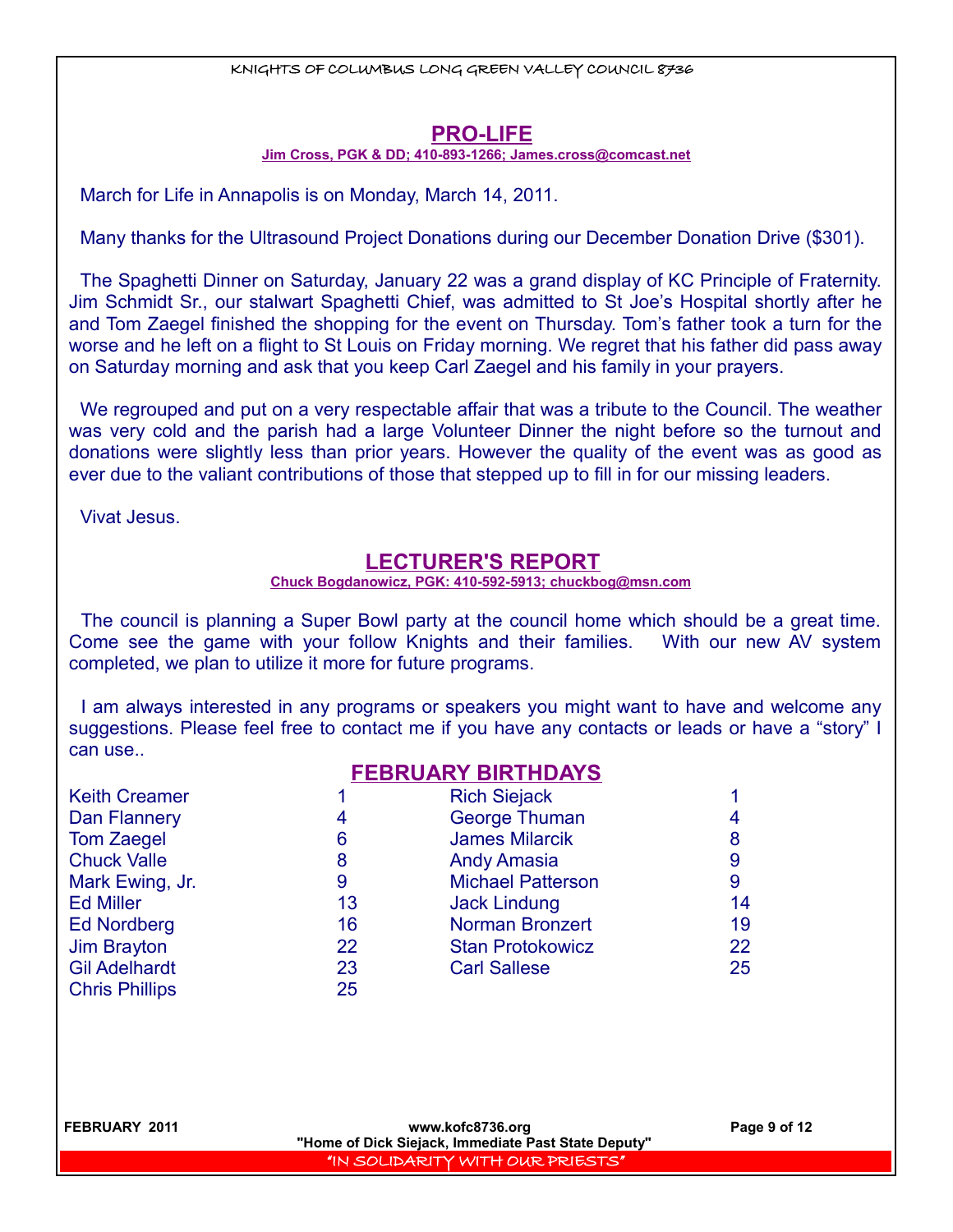## **CHANCELLOR'S REPORT**

 **Bob McGraw, Work 410-887-1828, Cell/Text 443-299-7732, E-mail [rsmcgraw@verizon.net](mailto:rsmcgraw@verizon.net)**

**Feel free to contact me if you know of any brother or family member that is in need of prayers.** 

Please continue to pray for the following:

#### **Brothers:**

John Robinson Paul Oliphant Jim Schmidt, SR. Pop Stritzinger

#### **Relations:**

Tory Robinson, Wife of Brother John Robinson William Schmidt Jr., Brother of Jim Schmidt

#### **Deceased:**

Carl Zaegel, Father of Grand Knight Tom Zaegel

*NOTE: We have no system of routinely identifying those people whose health has improved to the point that they no longer need to be on the prayer list. Consequently, at the end of each quarter, we will delete all names that have been on the list for three or more months. Anyone with a request should contact the Chancellor, Bob McGraw, at either of the above addresses and they will be listed/reinstated on the prayer list.* 

# **Knights Ladies of l**

 **Dana Rowan, President 410-299-6143 [danarowan@comcast.net](mailto:danarowan@comcast.net)**

Happy Winter from the Knights' Ladies!

The Knights' Ladies have a solution to those cold, dark, and dreary winter nights that can sometimes wreak havoc on our otherwise cheery dispositions. We have invited Susan Parks from the Dept. of Mental Health to come and speak on Feb. 1st at 7:00PM. in the Knights' Hall. She will be speaking on the physical and mental benefits of maintaining an "Attitude of Gratitude", even in the midst of difficult situations. So, be *thankful* for the beauty of the snow. Be *grateful* for that crisp cold air that reminds us we're alive. And just consider the extra 15 minutes it takes you to chip the ice off your windshield as a *blessing*; a great workout for those sagging biceps!

A special thanks to all the Knights' Ladies who have participated in the on-going Blankets of Honor project. We, along with many students from St. Johns, delivered armloads of blankets to the residents of Loch Raven Veterans' Hospital. The children seemed to be as thrilled to deliver them as the residents were to receive them. Our project continues when we assist the middle school students of St. Johns Religious Ed. make even more blankets, on the evening of Tuesday, March 15th at 6:30PM. Any Knight or Knights' Lady with STAND certification is welcome to join us.

Our March meeting is scheduled for Tuesday, March 1st at 7:00PM. Should be a fun one as we have a certified Yoga instructor coming to enlighten us on some of the basics of yoga and especially show us some simple "age specific" yoga moves and breathing techniques. You don't have to be made of rubber to practice yoga!! A question and answer period will follow. So if you just want to come and learn a little, *without doing a thing,* that's OK. You can even come to laugh and smile at those of us who may want to try something a little more challenging.

Enjoy the Winter

| l FEBRUARY 2011 | www.kofc8736.org<br>"Home of Dick Siejack, Immediate Past State Deputy" | Page 10 of 12 |
|-----------------|-------------------------------------------------------------------------|---------------|
|                 | I "IN SOLIDARITY WITH OUR PRIESTS",                                     |               |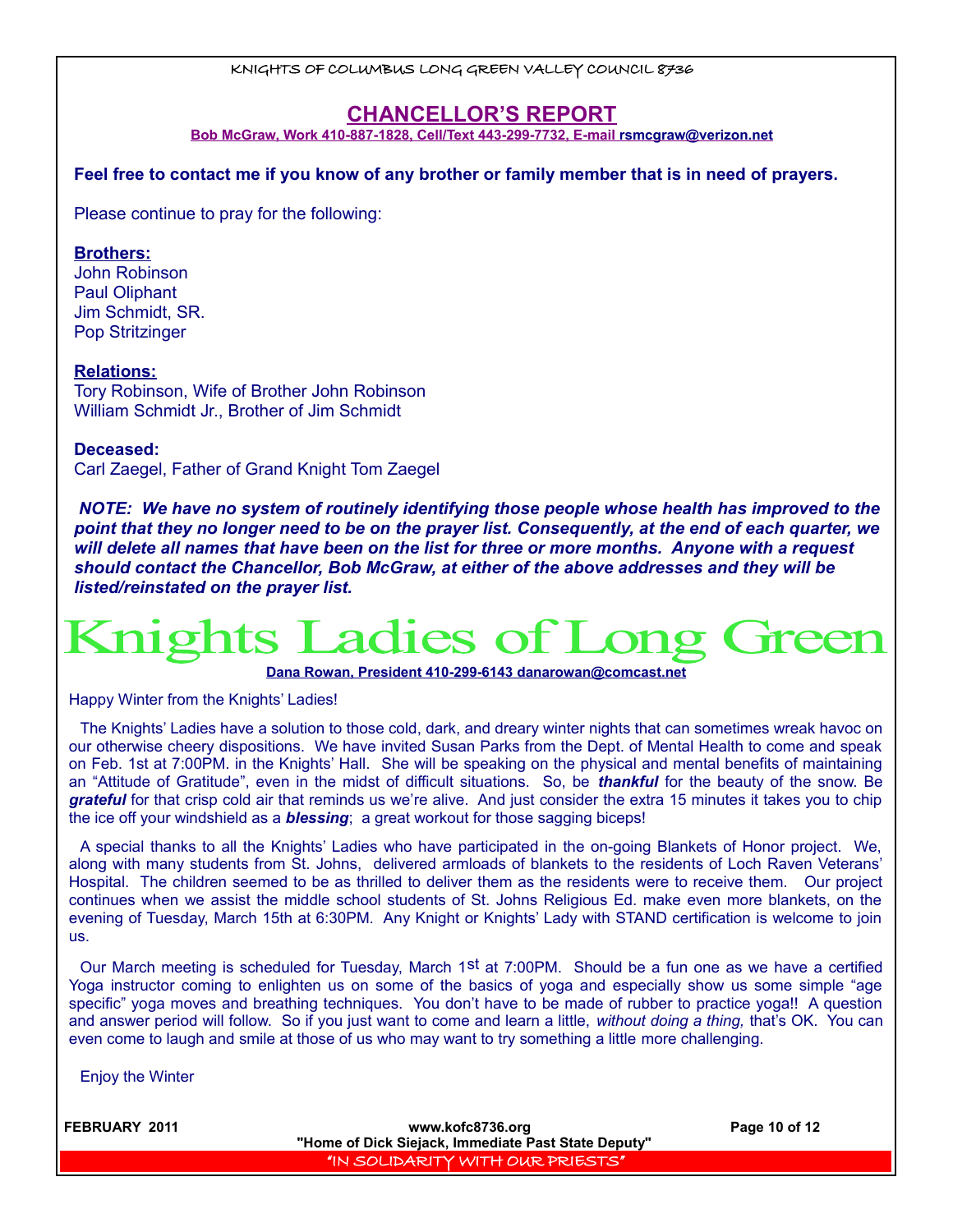|                                                                                                                                                                                                                                                                                                                                                                                                                                                                                                                                                                                                                                                                                                                                                                                                                                                                                                                                                                            | KNIGHTS OF COLUMBUS LONG GREEN VALLEY COUNCIL 8736                                                                                               |                                                                                                                      |                                                                                                                                                                                                                                                                                                                                                                                                                                                                                                                                                            |                                                                                                                                                                                                                                                                                                                                                       |  |
|----------------------------------------------------------------------------------------------------------------------------------------------------------------------------------------------------------------------------------------------------------------------------------------------------------------------------------------------------------------------------------------------------------------------------------------------------------------------------------------------------------------------------------------------------------------------------------------------------------------------------------------------------------------------------------------------------------------------------------------------------------------------------------------------------------------------------------------------------------------------------------------------------------------------------------------------------------------------------|--------------------------------------------------------------------------------------------------------------------------------------------------|----------------------------------------------------------------------------------------------------------------------|------------------------------------------------------------------------------------------------------------------------------------------------------------------------------------------------------------------------------------------------------------------------------------------------------------------------------------------------------------------------------------------------------------------------------------------------------------------------------------------------------------------------------------------------------------|-------------------------------------------------------------------------------------------------------------------------------------------------------------------------------------------------------------------------------------------------------------------------------------------------------------------------------------------------------|--|
|                                                                                                                                                                                                                                                                                                                                                                                                                                                                                                                                                                                                                                                                                                                                                                                                                                                                                                                                                                            |                                                                                                                                                  |                                                                                                                      | <b>DATES TO REMEMBER</b>                                                                                                                                                                                                                                                                                                                                                                                                                                                                                                                                   |                                                                                                                                                                                                                                                                                                                                                       |  |
| <b>DATE</b>                                                                                                                                                                                                                                                                                                                                                                                                                                                                                                                                                                                                                                                                                                                                                                                                                                                                                                                                                                | <b>DAY</b>                                                                                                                                       | <b>TIME</b>                                                                                                          | <b>ACTIVITY</b>                                                                                                                                                                                                                                                                                                                                                                                                                                                                                                                                            | <b>LOCATION</b>                                                                                                                                                                                                                                                                                                                                       |  |
|                                                                                                                                                                                                                                                                                                                                                                                                                                                                                                                                                                                                                                                                                                                                                                                                                                                                                                                                                                            |                                                                                                                                                  |                                                                                                                      | <b>SNOW POLICY</b>                                                                                                                                                                                                                                                                                                                                                                                                                                                                                                                                         |                                                                                                                                                                                                                                                                                                                                                       |  |
|                                                                                                                                                                                                                                                                                                                                                                                                                                                                                                                                                                                                                                                                                                                                                                                                                                                                                                                                                                            |                                                                                                                                                  |                                                                                                                      | Please note that in the event of snow, all of our events are covered by the same policy as the Baltimore<br>County school policy. If the schools are closed, our event is canceled, pending further notice via e-mail.<br>If it is a weekend event, we will advise you via e-mail                                                                                                                                                                                                                                                                          |                                                                                                                                                                                                                                                                                                                                                       |  |
|                                                                                                                                                                                                                                                                                                                                                                                                                                                                                                                                                                                                                                                                                                                                                                                                                                                                                                                                                                            |                                                                                                                                                  |                                                                                                                      | <b>FEBRUARY</b>                                                                                                                                                                                                                                                                                                                                                                                                                                                                                                                                            |                                                                                                                                                                                                                                                                                                                                                       |  |
| 01<br>7:00 PM<br><b>Knights Ladies Meeting</b><br><b>Council Home</b><br>Tues.<br>03<br>Thurs.<br>7:00 PM<br><b>Officers Meeting</b><br><b>Council Home</b><br>BCGK 101 <sup>st</sup> Anniv. Dinner Dance<br>04<br>Fri.<br><b>Cardinal Gibbons Council</b><br>06<br>6:00 PM<br><b>Super Bowl Tailgate Party</b><br><b>Council Home</b><br>Sun.<br>8:00 PM<br>08<br>Tues.<br><b>Business Meeting</b><br><b>Council Home</b><br>10<br>8:00 PM<br><b>BCGK Meeting</b><br>Pope John Paul Council<br>Thurs.<br>14<br>Mon.<br>Valentine's Day,<br>15<br>Annual Audit due at Supreme<br>Tues.<br>17<br><b>Council Home</b><br>Thurs.<br>8:00 PM<br><b>ABJC Meeting</b><br>19<br><b>State Free throw Competition</b><br><b>Archbishop Spalding HS</b><br>Sat.<br>21<br>Mon.<br>8:00 PM<br><b>First Degree Exemplification</b><br>Fr. Wolfe Council<br>22<br>8:00 PM<br><b>Social Meeting</b><br><b>Council Home</b><br>Tues.<br>25/27<br><b>State Council Retreat</b><br>Fri./Sun. |                                                                                                                                                  |                                                                                                                      |                                                                                                                                                                                                                                                                                                                                                                                                                                                                                                                                                            |                                                                                                                                                                                                                                                                                                                                                       |  |
| 26                                                                                                                                                                                                                                                                                                                                                                                                                                                                                                                                                                                                                                                                                                                                                                                                                                                                                                                                                                         | Sat.                                                                                                                                             | 1:30 PM                                                                                                              | <b>Third Degree Exemplification</b><br><b>MARCH</b>                                                                                                                                                                                                                                                                                                                                                                                                                                                                                                        | <b>Dundalk Council</b>                                                                                                                                                                                                                                                                                                                                |  |
| 01<br>03<br>04/05<br>07<br>08<br>08<br>09<br>10<br>14<br>17<br>18<br>19/20<br>20<br>22<br>23<br>26                                                                                                                                                                                                                                                                                                                                                                                                                                                                                                                                                                                                                                                                                                                                                                                                                                                                         | Tues.<br>Thurs.<br>Fri./Sun.<br>Mon.<br>Tues.<br>Tues.<br>Wed.<br>Thurs.<br>Mon.<br>Thurs.<br>Fri.<br>Sat./Sun.<br>Sun.<br>Tues.<br>Wed.<br>Sat. | 7:00 PM<br>7:00 PM<br>8:00 PM<br>8:00 PM<br>8:00 PM<br>7:30 PM<br><b>All Masses</b><br>1:00 PM<br>8:00 PM<br>9:00 AM | <b>Ladies Meeting</b><br><b>Officers meeting</b><br><b>State Council Retreat</b><br><b>State Weekday Council Retreat</b><br><b>Shrove Tuesday Pancake Dinner</b><br>Business Meeting(may be cancelled)<br><b>ASH WEDNESDAY</b><br><b>BCGK Meeting-Honored Guest</b><br><b>Maryland March for life</b><br><b>ABJC Assembly Meeting</b><br>3 <sup>rd</sup> Degree Exemplification<br><b>Membership Blitz</b><br>ABJC 15 <sup>th</sup> Anniversary Reception<br><b>Social Meeting</b><br>Second degree Exemplification<br><b>State Council Spring Meeting</b> | <b>Council Home</b><br><b>Council Home</b><br>Loyola on the Potomac<br>Loyola on the Potomac<br>St. Johns Hall<br><b>Council Home</b><br><b>OLoMC Council</b><br><b>Annapolis</b><br>Fr. Wolfe Council<br><b>Cardinal Gibbons</b><br>St. Johns Church<br><b>Cardinal Gibbons</b><br><b>Council Home</b><br>Fr. Wolfe Council<br><b>Lexington Park</b> |  |

 **FEBRUARY 2011 www.kofc8736.org Page 11 of 12 "Home of Dick Siejack, Immediate Past State Deputy"**  "IN SOLIDARITY WITH OUR PRIESTS"